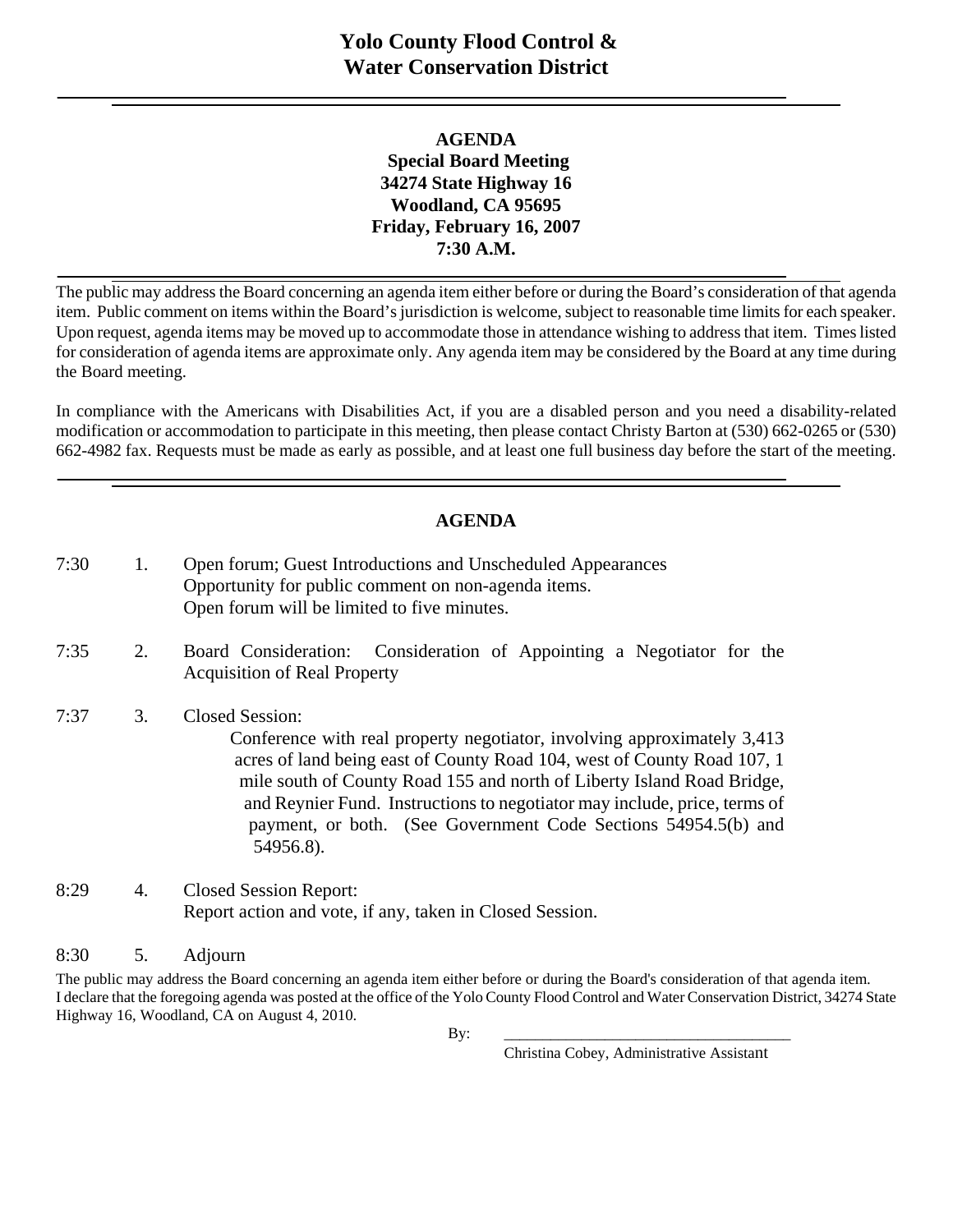#### SPECIAL BOARD MEETING MINUTES February 16, 2007

The special meeting of the Board of Directors of the Yolo County Flood Control and Water Conservation District was held at 7:30 a.m. on Friday, February 16, 2007 at its regular place of business, 34274 State Highway 16, Woodland, California. Chair Scheuring convened the meeting with Directors Brice, Rominger, Tadlock and Vink present. Also in attendance were:

District Staff and Consultants Tim O'Halloran, General Manager Christy Barton, Assistant General Manager Paul Bartkiewicz, Legal Counsel Francis Borcalli, Engineering Consultant

#### **OPEN FORUM**

No members of the public were present.

# APPOINTMENT OF NEGOTIATOR FOR REAL PROPERTY ACQUISITION Director Scheuring reviewed the need to appoint a negotiator for potential real property acquisition.

**M/S/C** appointed Mr. O'Halloran as the District's real property negotiator.

### **CLOSED SESSION**

The Special Board meeting was adjourned for conference with real property negotiator, involving approximately 3,413 acres of land being east of County Road 104, west of County Road 107, 1 mile south of County Road 155 and north of Liberty Island Road Bridge, and Reynier Fund. Instructions to negotiator may include, price, terms of payment, or both. (See Government Code Sections 54954.5(b) and 54956.8).

Persons present other then the Board were Mr. O'Halloran, Mrs. Barton, Mr. Bartkiewicz and Mr. Borcalli.

## **CLOSED SESSION REPORT**

The regular Board meeting was reconvened. Mr. Scheuring reported that during Closed Session the Board took no action.

Mr. Scheuring adjourned the meeting to February 21, 2007 at 6:00 p.m.